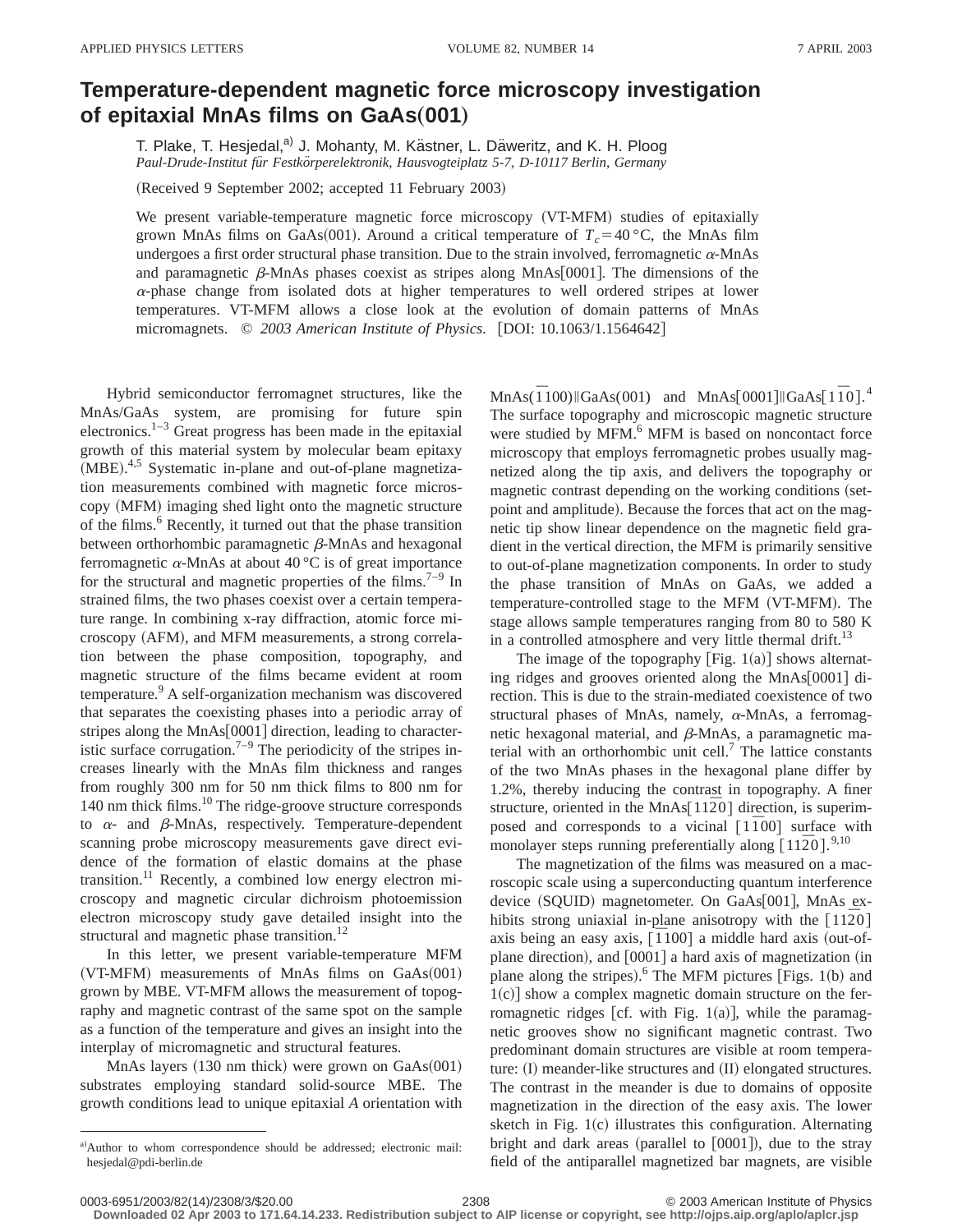

FIG. 1.  $10\times5 \mu m^2$  scans of a 130 nm thick MnAs film at room temperature  $(21 °C)$  in (a) noncontact mode that delivers topographical contrast and (b) MFM mode at zero magnetic field. The  $\alpha$  and  $\beta$  stripes are marked. (c) Details of the domain structure [indicated in (b)] along with a schematic picture of the two predominant domain patterns ( $2.5 \times 1.7 \mu m^2$  scan).

at the ends of the domains. Between the domains, that is, along the domain walls, bright and dark features are visible which are due to out-of-plane moments of opposite sign. Since the out-of-plane direaction is a medium axis of magnetization, the rotation of the magnetic moment inbetween two neighboring domains of opposite magnetization takes place via out-of-plane rotation  $(180^\circ)$  domain walls of the Bloch type). On the other hand, wide domains are visible that extend in the MnAs $[0001]$  direction over a few type  $(I)$ domain periods. These elongated domains  $[type (II)]$  show three stripes (bright-dark-bright or dark-bright-dark) and are more or less symmetric with respect to the  $[0001]$  domain axis. The boundary of two type  $(II)$  domains of opposite sign is indicated by the arrow in Fig.  $1(b)$ . In general, the appearance of type  $(II)$  domains can be linked to narrow ridges  $|cf.$ Fig.  $1(a)$ ]. The magnetic contrast is due to effective out-ofplane moments in the film, as seen in Fig.  $1(c)$ . Their origin is not yet understood and could be due to out-of-plane domains in the direction of the middle hard axis  $\overline{[1100]}$  or a domain configuration involving the  $\left[2110\right]$  and  $\left[1\overline{1}20\right]$  directions. Also, local crystallographic misorientations of MnAs could lead to such a magnetic contrast. Another possible configuration could be the breakup of a type  $(I)$  domain into two smaller antiparallel type  $(I)$  domains, where the fine structure can no longer be resolved with MFM.

To study the temperature evolution of the structural and micromagnetic properties of the film, we performed variabletemperature MFM measurements. The measurements directly show the coexistence of the ferromagnetic and the paramagnetic phases of MnAs over a wide temperature range  $(\approx 30 \degree C)$  below the phase transition temperature. The structural composition in the coexistence region, as well as the micromagnetic properties, exhibit temperature hysteresis. Thus, to prepare identical starting conditions for the temperature cycling experiments, we heated the sample to  $\approx$  50 °C in order to eliminate ferromagnetism and then cooled it down to room temperature. No difference was found when the heating and cooling steps were performed at different rates (with the temperature stage employed). $^{13}$ 

In general, for temperatures around room temperature and below, primarily type  $(I)$  domains (meander like) are found. The width of the domains (in the  $[0001]$  direction) is 190 nm independent of temperature. With a decrease in  $\beta$ -MnAs content, i.e., vanishing grooves interaction of the domains across the ridges increases and the bar magnets align in dipolar fashion. Above room temperature, i.e., when the ferromagnetic ridges are becoming narrow, the number of type  $(I)$  domains decreases and type  $(II)$  (elongated) domains dominate. Above  $\approx 32$  °C, another elongated domain type completely takes over, one that condenses into ferromagnetic dots which finally disappear several degrees above  $T_c$ . Upon subsequent cooling, a large number of the ferromagnetic seeds reappear at the same spot, however, the local structural and magnetic properties are not strongly correlated with this initial distribution of  $\alpha$ -phase seeds.

VT-MFM scans of a cooling sequence are shown in Fig. 2 ( $10\times10 \ \mu \text{m}^2$ ). From above  $T_c$ , the temperature was lowered in successive 2 °C steps. At 41 °C, i.e., above  $T_c$  of the bulk, the MFM image shows small dot-like regions of magnetic contrast, presumably ferromagnetic ''condensation seeds" (see the upper right-hand side arrow). Slightly below  $T_c$ , at 39 °C, the number of ferromagnetic dots increases and forms chains elongated in the  $MnAs[0001]$  direction (see, e.g., the dot aggregation close to the upper right-hand side arrow). According to the phase transformation model for MnAs given by Bean and  $Rodbell$ ,<sup>14</sup> the exchange energy and thus  $T_c$  are a function of strain, where  $T_c$  increases with tensile strain and vice versa. Since the phase transformation from  $\beta$ - to  $\alpha$ -MnAs starts at particular spots in the film and expand the material 1.2% (see Fig. 2, 41  $^{\circ}$ C), the surrounding material gets compressed and the local  $T_c$  is lowered. Between 39 and 37 °C, the chains transform into ferromagnetic stripes with average length of 5  $\mu$ m. Another effect of the strain dependence of  $T_c$  is the temperature hysteresis of the film as a whole. The difference in temperature between the disappearance of the ferromagnetic stripes upon heating and their reappearance upon cooling was determined to be 2 °C. At  $37^{\circ}$ C, a domain structure very similar to the type  $(II)$ domain pattern at room temperature is dominant. These type (III) domains consist of two instead of three stripes and effective out-of-plane magnetization. The width of these domains increases as the ridges grow together upon further cooling (upper left-hand side arrow). However, type  $(II)$  domains start forming at around  $31 °C$ , ending type (III) growth (lower left-hand side arrow).

The striped structure that starts forming around  $37^{\circ}$ C is remarkably regular at lower temperatures. First, well ordered areas appear that stretch over a few stripes. With further cooling these ordered areas begin to interpenetrate in the  $MnAs$  0001 direction. The two arrows pointing toward each other indicate this kind of ordered stripe boundary. At 33 °C many pairs of interpenetrating stripes have grown together

**Downloaded 02 Apr 2003 to 171.64.14.233. Redistribution subject to AIP license or copyright, see http://ojps.aip.org/aplo/aplcr.jsp**